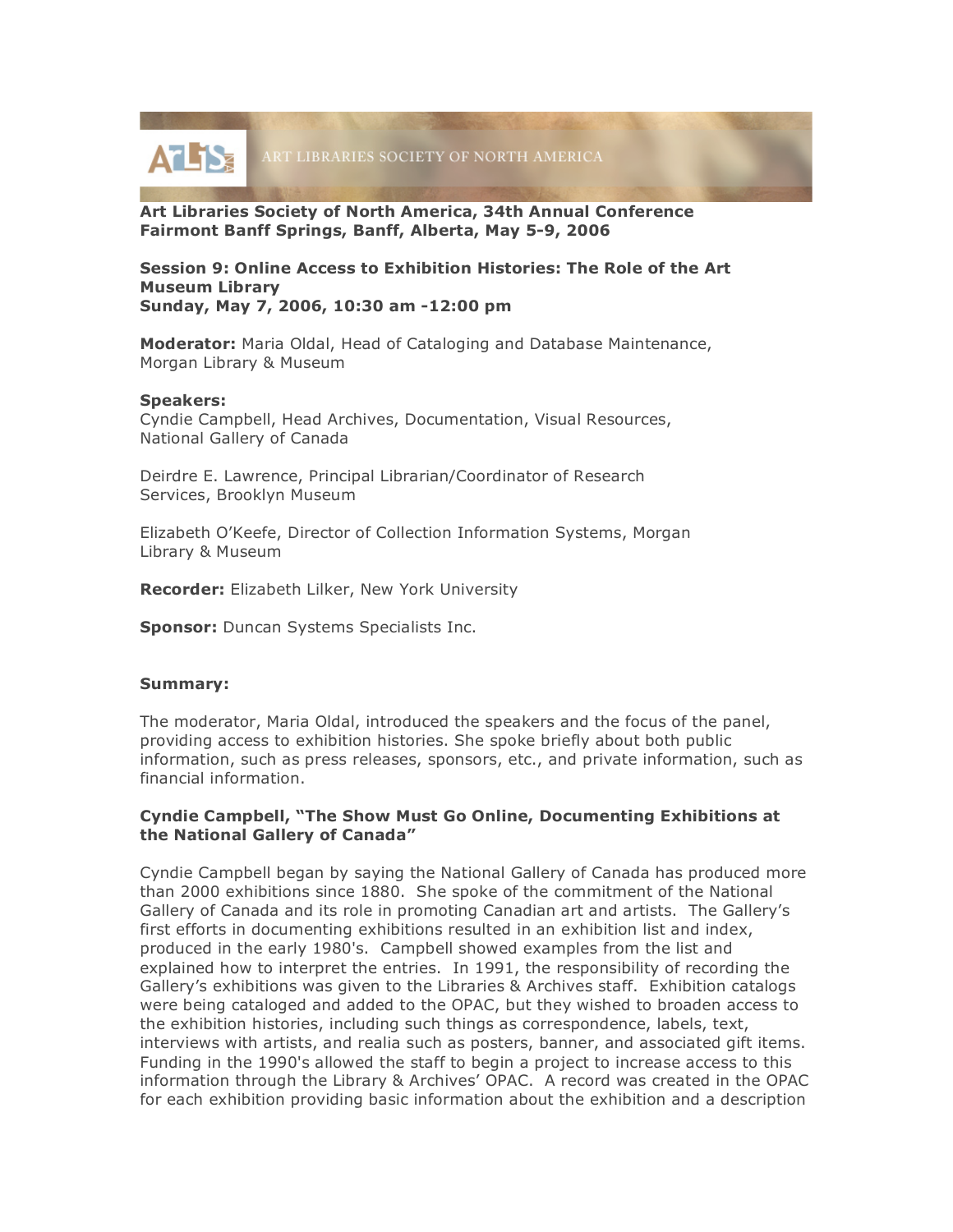of the Library & Archives' holdings for the exhibition. She reported that the increased visibility of this material led to increased use by both Gallery staff and outside researchers. A second grant in 2003 allowed the Library & Archives to digitize exhibition catalogs, checklists, installation photographs, and slides from the period of 1880-1930. The digital files are accessible through the 856 field in the bibliographic record. In 2006 the list of exhibitions was added to the Gallery's website and Campbell spoke of their plan to use icons on this list to alert users to the depth of information available in the Library & Archives for a particular exhibition. Campbell also described a soon to be published index to the works of art in the 49 exhibition catalogues and 65 checklists produced by the Gallery between 1880-1930. She concluded that the Library & Archives work in this has heightened its visibility within the Gallery and led to better collaboration with curatorial colleagues. Detailed records also have allowed outside researchers to work independently.

# **Deirdre E. Lawrence, "From Card Catalogs to Computers: the Transformation of Access to Exhibition and Object Documentation"**

Deirdre Lawrence began by showing an image of the former card catalog at the Brooklyn Museum, saying that for many years this catalog served as access to exhibition information. Online access to this information began in 2004, with the launching of the Library OPAC, using Endeavor's Voyager system. She said it was chosen due to its flexibility in allowing for links to digital images and finding aids. Lawrence said they wanted to provide greater online resources for Museum staff and outside researchers, highlighting the strengths of the Museum's collections. She said the Museum produces approximately ten exhibitions a year, and receives frequent inquiries about the exhibition programs. She described the documentation collected by the Library over the years, including catalogs, brochures, pamphlets, and in the Archives, correspondence, unpublished checklists, labels, press releases, installation photos, etc. Lawrence said that it is often the case that there is an inherent link between the Museum and the Library and Archive collection with many items in the Library collection included in exhibitions both at the Museum and at other institutions. She showed an image of the Brooklyn Museum resource page and the Exhibition Index that provides dates and titles for more than 2400 exhibitions, dating from 1844 to the present. This resource was developed by combining data from archival records, the Library's exhibition card index, and Museum publications. Lawrence then showed several exhibition installation views that are available through the Library Online Catalog. As part of an Andrew W. Mellon foundation grant, approximately 9,000 views of exhibition installations from the Museum Archives have been digitized and added to the Library's online catalog. She also showed several examples of documentary photographs from the Library collection that have been digitized. As a pilot project, the Museum is also mounting on its website a virtual reconstruction of an exhibition of African art held in 1923 that is of great interest to a large group of researchers. The virtual exhibition will showcase documentation held in the Library and Archives and several other departments within the Museum including letters, brochures, object information and photographs, installation views, departmental records, the exhibition catalog; and press coverage.

### **Elizabeth O'Keefe, "One-Stop Shopping for Exhibition Documentation through the Pierpont Morgan Library"**

Elizabeth O'Keefe started her presentation by showing screenshots of the Morgan's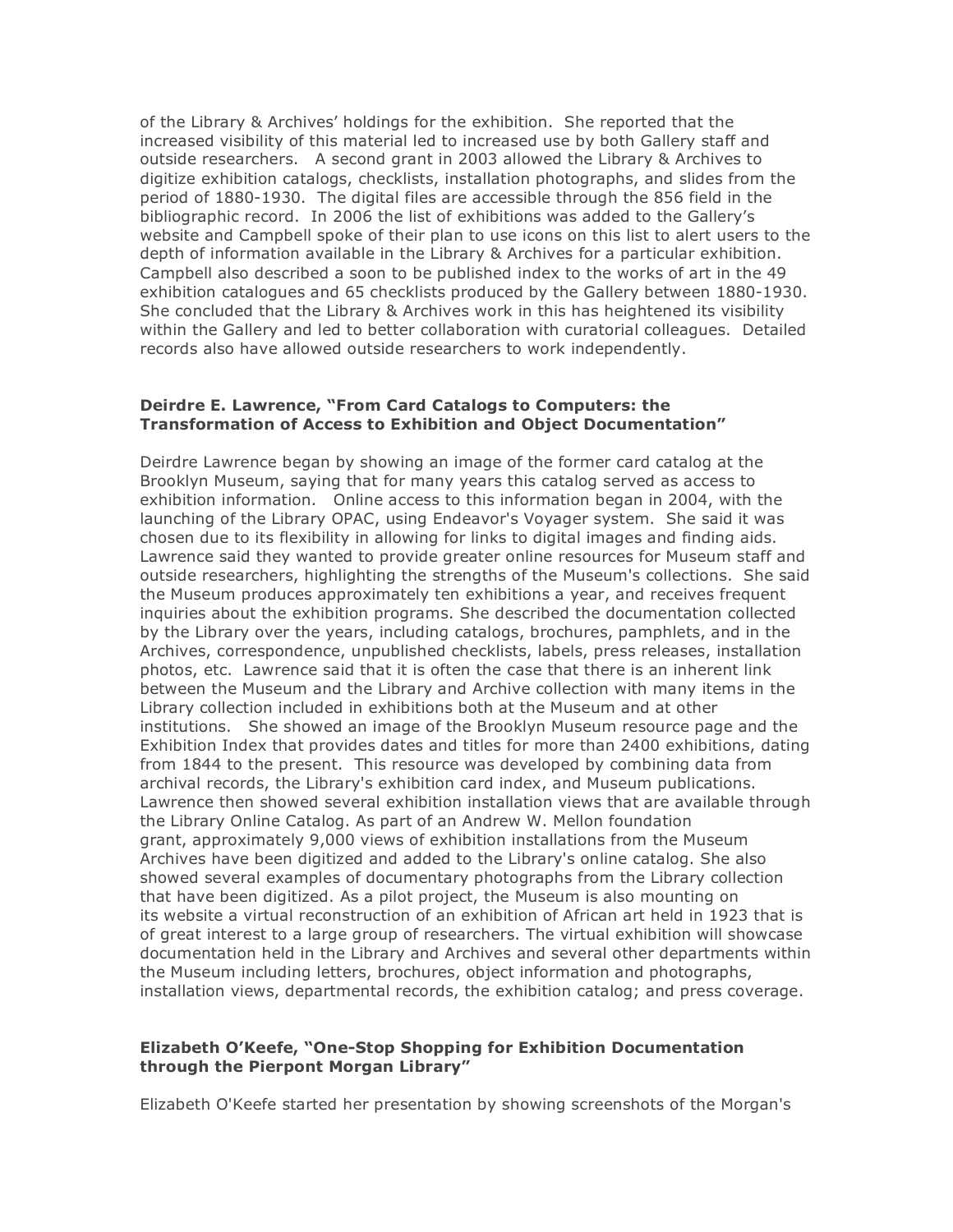main website, which lists current and past exhibitions, organized by year and searchable by keywords. The presentation of information has been fairly consistent since the implementation of the website in 1999. Because the information presented on the website is quite brief, and because the library's OPAC, CORSAIR, lists all collection items, it seemed logical to offer enhanced exhibition information through the OPAC. The Morgan Library's renovation (May 2003 - April 2006) was the impetus for creating a list of collection items on exhibit, utilizing Voyager-specific software for a new books list developed by Michael Doran of the University of Texas at Arlington. This option appears as an additional tab on the CORSAIR search screen and leads to a brief display of exhibited items, with hyperlinks to the OPAC record for each. The Morgan uses both the Voyager database and Registrar's database to generate the information that appears on this list. She noted several positive aspects of this approach. The On Exhibit feature provides a complete exhibition list; it was not complicated to implement; it builds on information already in the catalog, and it complements the exhibition section of the Morgan's website. She also mentioned a few drawbacks. The list is limited to items currently on view, and the information provided is from the catalog, not written for the general public.

A different approach is used for retrospective exhibition information. Sources include exhibition checklists, press releases, annual reports, and installation photographs. For a pilot project, a MARC record for the Medieval Bestseller exhibition was created; this record was linked to records for individual items in the exhibition using the Voyager Bibliographic Record Linking feature. In addition, an 856 on the exhibition record leads to the checklist for the exhibition. She then went from screen to screen, showing the depth of information available, including dates, venues, curator name, summary, images, label copy, installation photos, press releases, etc.

### **Questions:**

Questions:

For Cyndie Campbell: are there 856 links to the PDF, files, yes Can the PDF files be searched? no

General: what about articles concerning exhibitions in popular publications? These are a wonderful resource for researchers. Cyndie Campbell: they plan to digitize, but need to settle copyright issues

General: Are these exhibition histories freely available for downloading? (like Ebooks?) Cyndie Campbell, yes

Are related items under archival control? Liz O'Keefe: curators retain these items in their own object files; Maria Oldal: there are many types of materials in many different formats, e.g. huge banners from the Getty exhibit; these are at different locations throughout the library. No system is in place to keep track of them.

Has there been any systematic study of how exhibition histories are being used? Deirdre Lawrence: not systematic, but it is known that scholars and staff are consulting this material. She gave an example of how an installation photo proved a disputed object had been in the United States during a particular time.

Comment that the website itself is a source. Is it archived? Cyndie Campbell: the Gallery is not archiving its website.